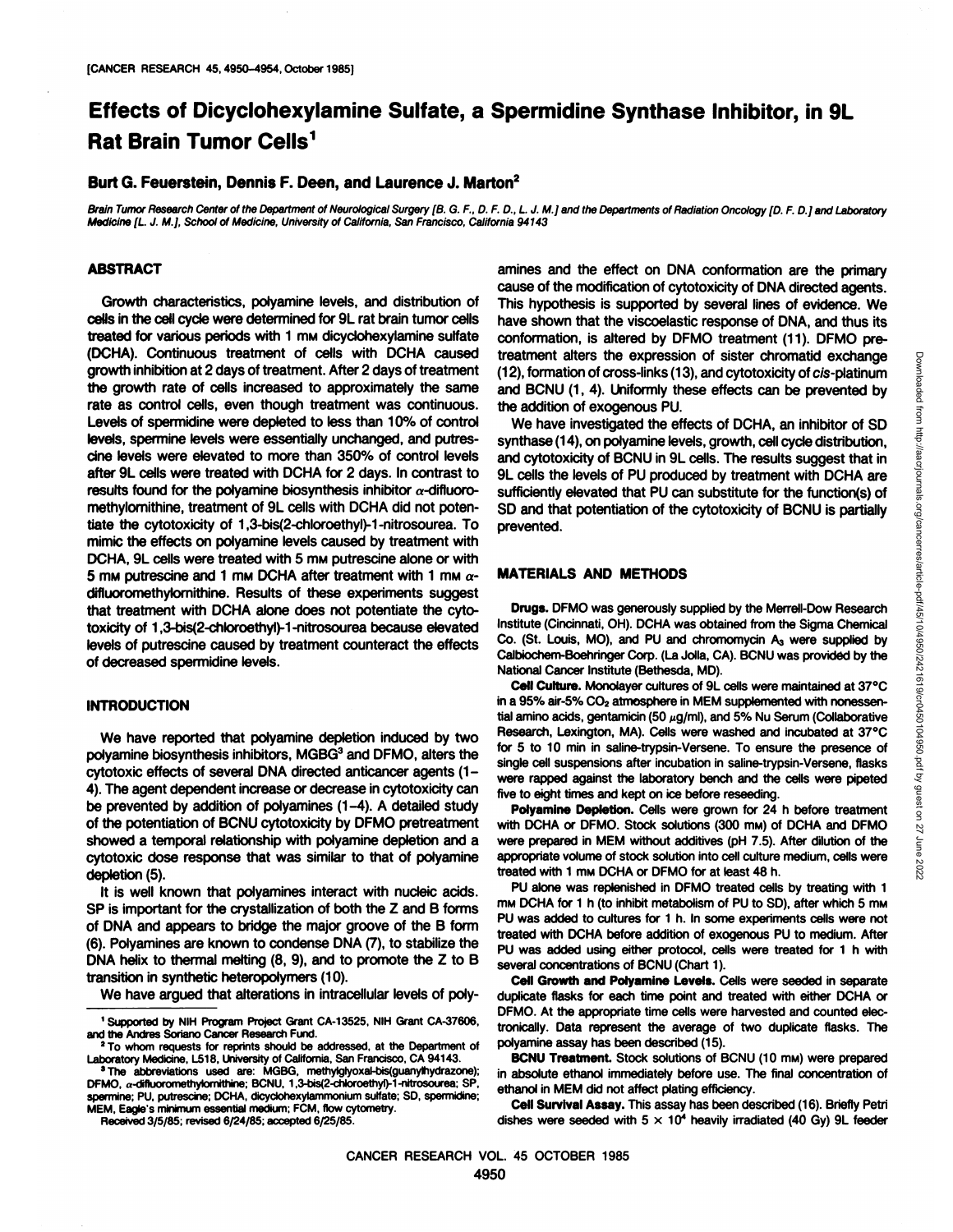#### **EFFECT OF DCHA IN 9L RAT BRAIN TUMORS**



Chart 1. Design for PU addition experiment. CFE, colony forming efficiency assay.

cells in 4 ml of MEM. After drug treatment an appropriate number of cells were seeded into Petri dishes and incubated at 37°C for 12 to 14 days. Colonies with more than 50 cells were scored. The surviving fraction of BCNU treated cells was normalized for the cell kill caused by DCHA by subtracting the number of colonies that grew after DCHA pretreatment from the number of colonies that grew after BCNU treatment.

FCM. 9L cells were collected in single cell suspension after treatment, centrifuged at 500 rpm for 5 min, and resuspended in 70% ethanol, after which they were stained with chromomycin A<sub>3</sub> for at least 30 min and analyzed on a FACS II (Becton-Dickinson, Mountain View, CA). The laser was adjusted to 457 nm and emitted at 160-200 milliwatts. Fluorescence was measured through a Schott KV-250 long wave pass filter. Data were used to draw histograms of cell number versus fluorescence, which were analyzed at the Lawrence Livermore Laboratories with a program ("Peaks") that models fractions of cells in  $G_1$  and  $G_2$ -M phases as Gaussian distributions and cells in S phase as a series of Gaussian distributions. A nonlinear least squares technique was used to model the data and to give the relative percentage of cells in each phase in the cell cycle (17).

#### **RESULTS**

### **Cell Growth**

Continuous treatment of 9L cells with 1 mm DFMO or 1 mm DCHA produced a similar pattern of growth inhibition up to 56 h; after 56 h of treatment, however, growth inhibition of cells treated with DFMO continued and growth nearly plateaued at 120 h, while the growth rate of cells treated with DCHA increased to nearly control during the remainder of the experimental period (Chart 2). Cell growth was inhibited more effectively by treatment with the combination of 1 mw DCHA and 1 mw DFMO than by treatment with either agent alone; under these conditions cell growth ceased at 80 h of treatment.

#### **Polyamine Levels**

DCHA alone (1 mw) blocked the conversion of PU to SD, which caused PU levels to almost double by 2 h of treatment (Chart 3A); by 53 h PU levels were 350% of control levels and continued to increase until 80 h of treatment, at which time the level appeared to plateau at approximately 450%. SD levels de creased rapidly to approximately 50% of control by 5 h (Chart 3B), and levels were approximately 5% of control by 15 h after treatment was begun. SP levels were not significantly affected by treatment with DCHA (Chart 3C).

As found in earlier studies (18-20) treatment with 1 mw DFMO caused PU levels to decrease to less than 50% of control after



Chart 2. Effect of 1 mm DCHA and 1 mm DFMO on the growth of 9L cells.  $\bullet$ , control;  $\blacksquare$ , 1 mm DCHA; O, 1 mm DFMO;  $\square$ , 1 mm DCHA + 1 mm DFMO.

2 h of treatment and to nearly undetectable levels after 15 h of h of treatment (Chart 3B), but the response time was somewhat delayed compared to both the decline of SD levels after treatment with DCHA and the decline of PU levels after treatment with DFMO. There was little change in SP levels after 48 h of treatment with DFMO, but by 80 h of treatment levels had fallen to 50% of control (Chart 3C).

Treatment with the combination of 1 mm DFMO and 1 mm DCHA lowered the cellular level of PU, but neither as rapidly nor as completely as treatment with DFMO alone. PU levels were approximately 50% of control after 5 h of treatment and essentially remained at that level for the remainder of the treatment period (Chart 3A). SD levels declined to approximately 25% of control by 5 h and reached nearly undetectable levels by 15 h of treatment (Chart 38). SP was essentially the same as the control at 48 h and fell to approximately 50% of control by 80 h of treatment (Chart 3C), the same pattern found for treatment with DFMO alone.

# **Effect of Polyamine Depletion on Survival after Treatment with BCNU**

Treatment with 20  $\mu$ M BCNU killed slightly more than 1 log of both control and DCHA pretreated cells but killed approximately 2 logs of cells pretreated with DFMO and the DFMO/DCHA combination (Chart 4). Treatment with 35  $\mu$ M BCNU killed approximately 3 logs of control and DCHA pretreated cells, almost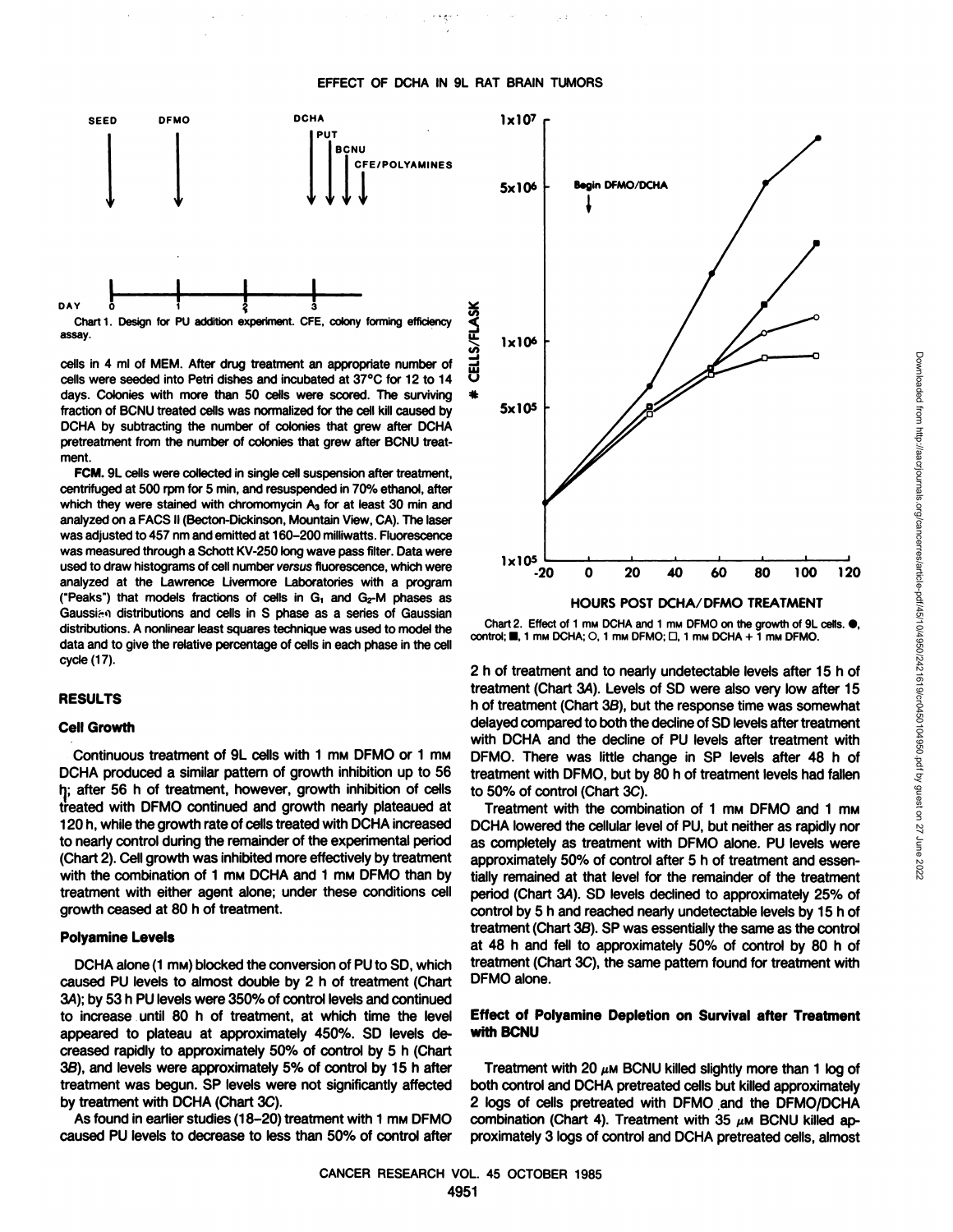



4 logs of DFMO pretreated cells, and approximately 4.5 logs of cells pretreated with the DFMO/DCHA combination. Compared to controls the dose enhancement ratio at a surviving fraction of 0.001 was 1.3 for DFMO and 1.4 for the DFMO/DCHA combination. Pretreatment with DCHA caused no enhancement of BCNU cytotoxicity.

## **Putrescine Replenishment Experiments**

**Polyamine Levels. When 5 mM PU was added to the culture** medium of cells pretreated with DFMO for 1 h, the intracellular PU level increased to over 400% of untreated controls (Table 1). SD levels, which were depleted to 3% of control by treatment with DFMO, were increased to 15% of control when exogenous PU was added to cultures for 1 h (Table 1). SP levels decreased slightly after PU was added to cultures.



Chart 4. Effect of 1 mm DCHA and 1 mm DFMO pretreatment on the survival 48 h;  $\Box$ , 1 mm DCHA + 1 mm DFMO, 48 h. Symbols, means of 4 to 8 dishes; bars, SD.

| Table 1                                                                                   |  |
|-------------------------------------------------------------------------------------------|--|
| Effect of addition of PU on polyamines in 9L cells after treatment with DFMO <sup>a</sup> |  |

|                  | $% \pm$ SE of control value |                 |              |
|------------------|-----------------------------|-----------------|--------------|
|                  | PU                          | SD              | <b>SP</b>    |
| Control          | $100 \pm 8$                 | $100 \pm 15$    | $100 \pm 12$ |
| <b>DFMO</b>      | ND <sup>®</sup>             | 3               | $90 \pm 10$  |
| DFMO + PU        | $.420 \pm 34$               | 15 <sup>0</sup> | $77 \pm 10$  |
| DFMO + DCHA + PU | $481 \pm 31$                | $3^b$           | $83 \pm 14$  |
|                  |                             |                 |              |

ND, not detectable

b The SE could not be determined because levels were at the limit of sensitivity of the assay.

If the metabolism of PU to SD was blocked by treatment with DCHA before PU was added to culture medium, PU levels (481% of untreated control) and SP levels (83% of untreated control) were essentially the same as levels in cells treated with PU alone 1 h after addition of PU. The SD levels, at 3% of untreated controls, were not changed (Table 1).

**Cell Survival. Survival plots for PU replenished cells treated** with BCNU are shown in Chart 5. The addition of 5 mm PU alone had no effect on BCNU cytotoxicity. As shown above (Chart 4) the cytotoxicity of BCNU was potentiated after treatment with DFMO. When PU levels were replenished in cells pretreated with DFMO, however, the potentiation was partially prevented. After treatment with 30  $\mu$ M BCNU the 1.5-log increase in cell kill caused by pretreatment for 48 h with DFMO was decreased to 1 log by a 1-h treatment with PU and to 0.5 log by a 1-h treatment with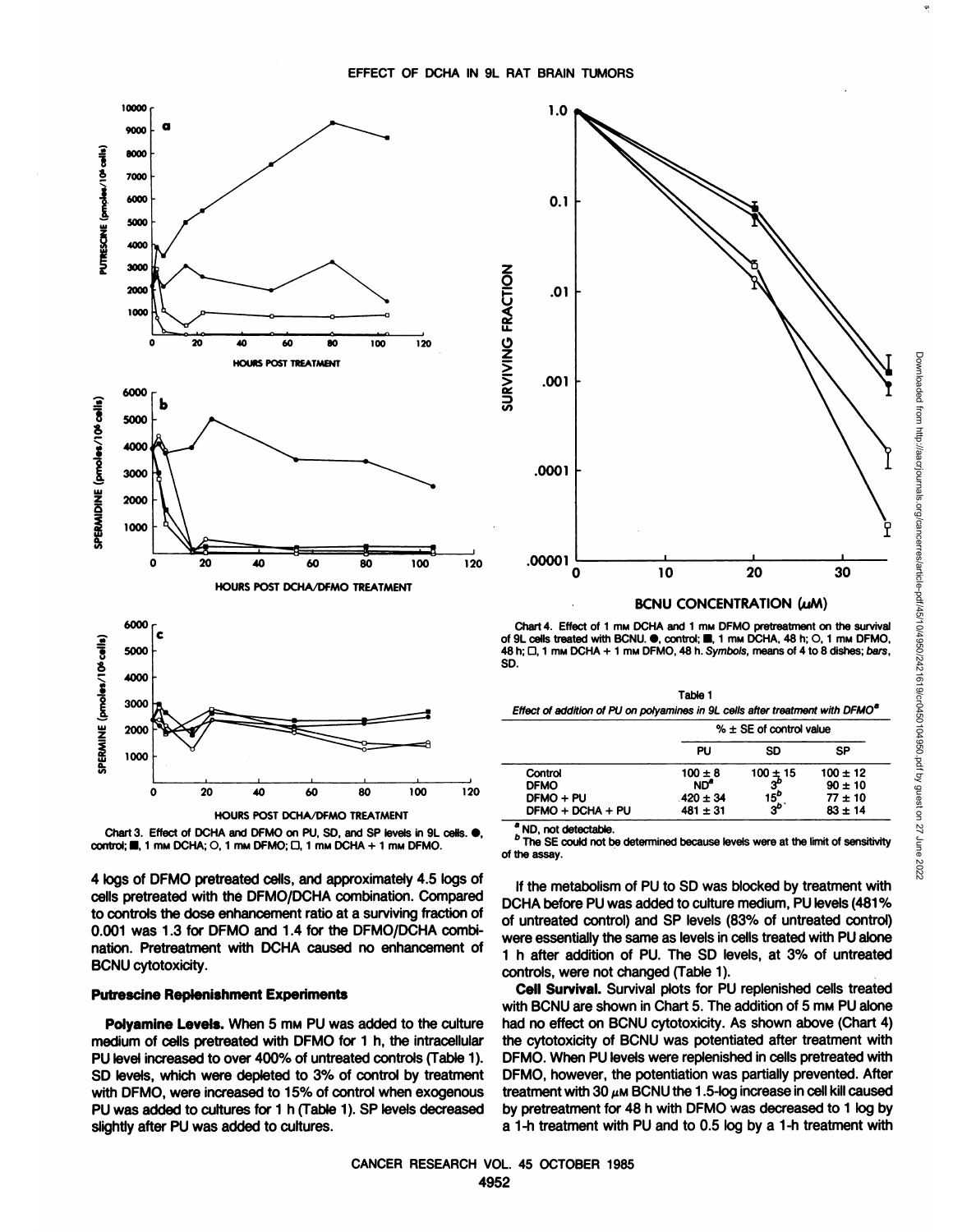

Chart 5. Effects of addition of exogenous PU on 9L cells treated with DFMO and BCNU. ., control; O, 1 mm DFMO, 48 h; D, 1 mm DFMO, 48 h, and 5 mm PU, 1 h;  $\Delta$ , 1 mm DFMO, 48 h + 1 mm DCHA, 2 h + 5 mm PU, 1 h; bars, SD.

| Table 2                                                      |  |
|--------------------------------------------------------------|--|
| Effect of treatment with 1 mm DCHA on cell cycle progression |  |

| <b>Treatment time</b><br>(h) | % of control value $\pm$ SE |              |             |  |
|------------------------------|-----------------------------|--------------|-------------|--|
|                              | G.                          | s            | G-M         |  |
| $0 - 15$<br>$(N = 5)^{a}$    | $101 \pm 6$                 | $103 \pm 13$ | $90 \pm 23$ |  |
| $15 - 30$<br>$(N = 11)$      | $83 + 14$                   | $149 \pm 16$ | $47 + 15$   |  |
| $30 - 96$<br>$(N = 9)$       | $99 \pm 8$                  | $99 + 15$    | $93 + 17$   |  |

a Number of determinations are given in parentheses.

DCHA and PU. The dose enhancement ratios at a surviving fraction of 0.001 were 1.4 for DFMO, 1.3 for DFMO and PU, and 1.2 for DFMO, DCHA, and PU.

# **FCM**

The results of several experiments in which treatment with 1 mm DCHA caused a slight but definite cell cycle block at the S-G<sub>2</sub> border between 15 to 30 h of treatment are summarized in Table 2. Formation of the block and release from it corresponded temporally to the depletion of SD and then with the accumulation of PU.

# **DISCUSSION**

We have reported that the cytotoxicity of BCNU and other chloroethylnitrosoureas is potentiated by pretreatment with the polyamine biosynthesis inhibitors DFMO (11) and MGBG (2). MGBG blocks the metabolism of putrescine to spermidine by inhibiting S-adenosylmethionine decarboxylase (21). Because DCHA also inhibits the metabolism of PU to SD, albeit by blocking the action of spermidine synthase, it might be expected that DCHA would mimic the effects produced by pretreatment of 9L cells with MGBG. In these experiments, however, DCHA did not potentiate the cytotoxicity of BCNU. There are several possible reasons for this finding.

Because BCNU is more cytotoxic against 9L cells in G<sub>1</sub> and G<sub>2</sub> and less cytotoxic against cells in S phase (22), it is possible that a cell cycle block caused by DCHA could account for the lack of potentiation. FCM studies showed that treatment of 9L cells with DCHA caused only a slight, transient S-G<sub>2</sub> block that was released by 30 h after treatment was begun (Table 2). It is doubtful that this block would affect the cytotoxicity of BCNU given 48 h after the beginning of treatment with DCHA.

It is possible that the absence of potentiation was the result of a direct effect of DCHA on BCNU cytotoxicity. If a direct effect occurred the surviving fraction of cells treated simultaneously with DCHA and BCNU should be increased compared to cells treated with BCNU alone. This effect was not found in 9L cells treated simultaneously with DCHA and BCNU for 1 h (data not shown). In addition if DCHA directly affected BCNU cytotoxicity, the surviving fraction of cells treated simultaneously with DCHA and DFMO should be higher than the surviving fraction of cells treated with DFMO alone. No effect was found experimentally (Chart 4).

It is also possible that the effect of DCHA on polyamine pools could account for the lack of potentiation. By 48 h of treatment the intracellular levels of PU are approximately 400% of control (Chart 3). It is possible that, because of dramatically elevated concentrations, PU might substitute for SD and thereby prevent the potentiation of BCNU toxicity observed in cells pretreated with DFMO and MGBG. It is particularly important to consider the similarities and differences between MGBG and DCHA as inhibitors of polyamine biosynthesis (14, 21). Even though MGBG and DCHA both block conversion of PU to SD, different enzyme pathways are involved and the pattern of polyamine depletion caused by treatment with each agent is different in 9L cells. After 48 h of treatment with MGBG, 9L cells are partially depleted of SD and SP, and levels of PU are only slightly elevated (2). Thus MGBG potentiation of BCNU cytotoxicity in 9L cells might be caused by the depletion of PU to levels that are not sufficiently high to allow substitution of PU for the functions of the other polyamines. In addition SP is depleted by MGBG but not by DCHA.

The growth rate of 9L cells treated with DFMO alone and with the combination of DCHA and DFMO progressively declines during continuous treatment (Chart 2). The growth of 9L cells treated with DCHA alone, however, declines for the first 2 days of treatment but increases thereafter. The change occurs during the period in which PU levels are increasing (Chart 3A) and SD levels are fully depleted, suggesting that if 9L cells are depleted of SD and PU (DFMO treatment) growth is inhibited but that if PU levels are sufficiently high when SD levels are depleted (DCHA treatment) inhibition of growth can be reversed.

FCM data summarized in Table 2 suggest that PU alone also can reverse the initial perturbation in the cell cycle caused by DCHA. SD levels are fully depleted between 5 and 15 h of treatment with DCHA; this occurs when the slight but significant